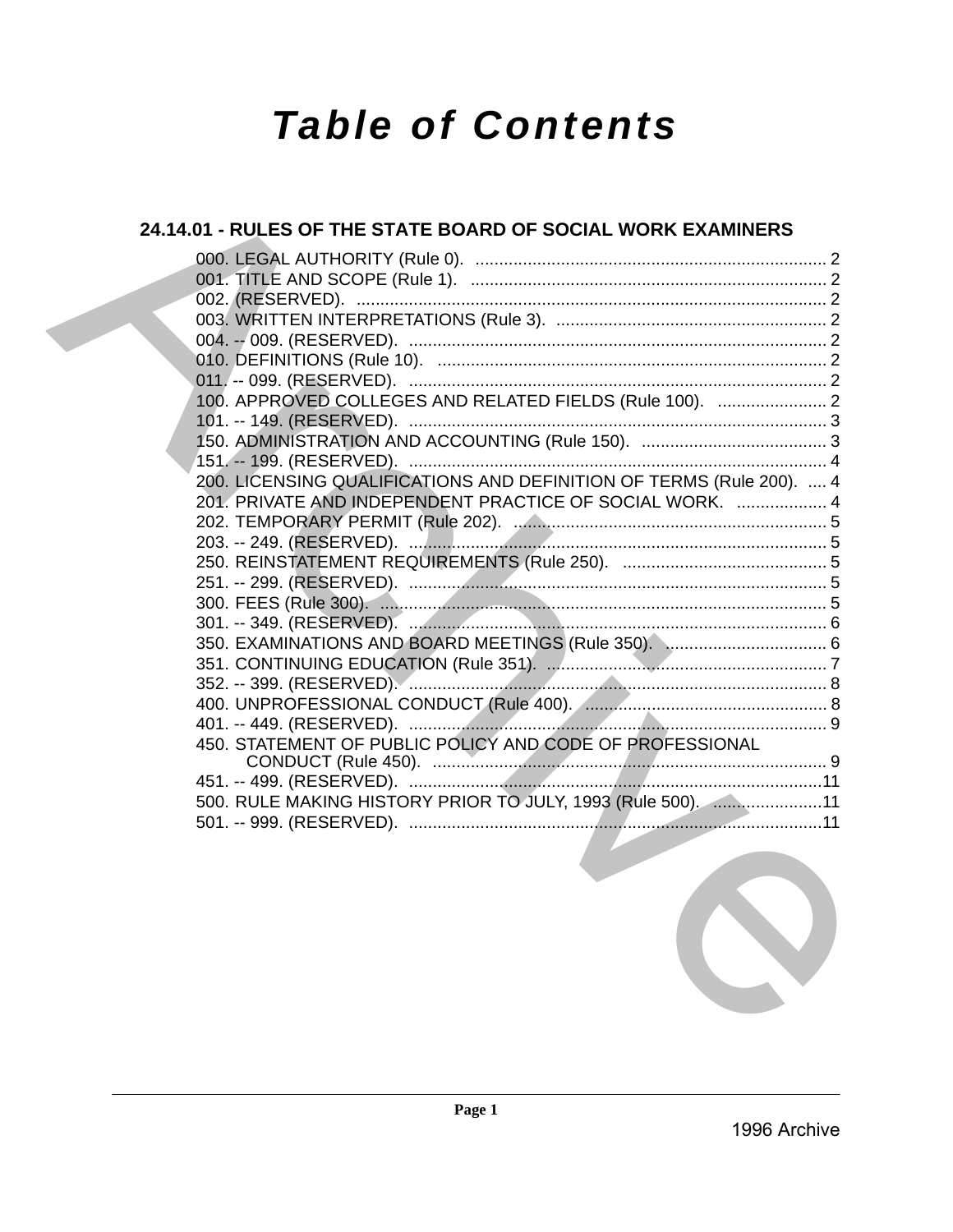

# **24.14.01 - RULES OF THE STATE BOARD OF SOCIAL WORK EXAMINERS**

#### <span id="page-1-1"></span>**000. LEGAL AUTHORITY (Rule 0).**

These rules are hereby prescribed and established pursuant to the authority vested in the State Board of Social Work Examiners by the provisions of Section 54-3204, Idaho Code. (7-1-93)

#### <span id="page-1-2"></span>**001. TITLE AND SCOPE (Rule 1).**

These rules shall be cited as IDAPA 24, Title 14, Chapter 01, "Rules of the State Board of Social Work Examiners." (7-1-93)

## <span id="page-1-3"></span>**002. (RESERVED).**

### <span id="page-1-4"></span>**003. WRITTEN INTERPRETATIONS (Rule 3).**

The board may have written statements which pertain to the interpretation of the rules of this chapter. Such interpretations, if any, are available for public inspection and copying at cost in the main office of the Bureau of Occupational Licenses.

#### <span id="page-1-5"></span>**004. -- 009. (RESERVED).**

- <span id="page-1-6"></span>**010. DEFINITIONS (Rule 10).**
	- 01. Board. The State Board of Social Work Examiners as prescribed in Section 54-3202, Idaho Code. (7-1-93)

#### <span id="page-1-7"></span>**011. -- 099. (RESERVED).**

# <span id="page-1-8"></span>**100. APPROVED COLLEGES AND RELATED FIELDS (Rule 100).**

Social work and social work practice is a professional discipline requiring specialized knowledge and training. (7-1-93)

01. College or University Approved by the Board. "College or university approved by the board" is any school of social work accredited or in candidate status for accreditation by the Council of Social Work Education. (5-24-95)

02. College or University Approved by the Board. "College or university approved by the board" is any college or university accredited by the Northwest Association of Secondary and Higher Schools or any similar accrediting body. (7-1-93) accrediting body.

03. Related Fields. "Or related fields" is defined as a baccalaureate degree that includes twenty-four (24) semester credit hours of courses in which the content is consistent with that recommended as basic to social work training by the Council on Social Work Education. Twelve (12) of the twenty-four (24) hours shall be taught by a social worker with a graduated degree from an accredited school of social work. The basic content areas to be required shall include: (7-1-93) required shall include:

<span id="page-1-0"></span>a. Social work practice is to include a methods content of a minimum of three (3) hours; and social work internship in minimum of six (6) hours. The methods course(s) are to be taught and the internship is to be supervised by a faculty member with a graduate degree from an accredited school of social work. The program providing the practice content and internship experience must be able to demonstrate how the internship is developed and monitored to assure that internship students demonstrate application of the knowledge, values and skills taught within the required basic content areas. (7-1-93) within the required basic content areas. **24.14.01 - RULES OF THE STATE BOARD OF SOCIAL WORK EXAMINERS<br>
THE LANGEL ACTIVISTITY (Buthell).**<br>
The LANGEL ACTIVISTITY (Buthell).<br>
The LANGEL ACTIVISTITY (Buthell).<br>
The LANGEL AND CONFIGURATIONS (See the multiplier of

b. Social welfare policy and services shall include social welfare historical development, current policies and services. (7-1-93)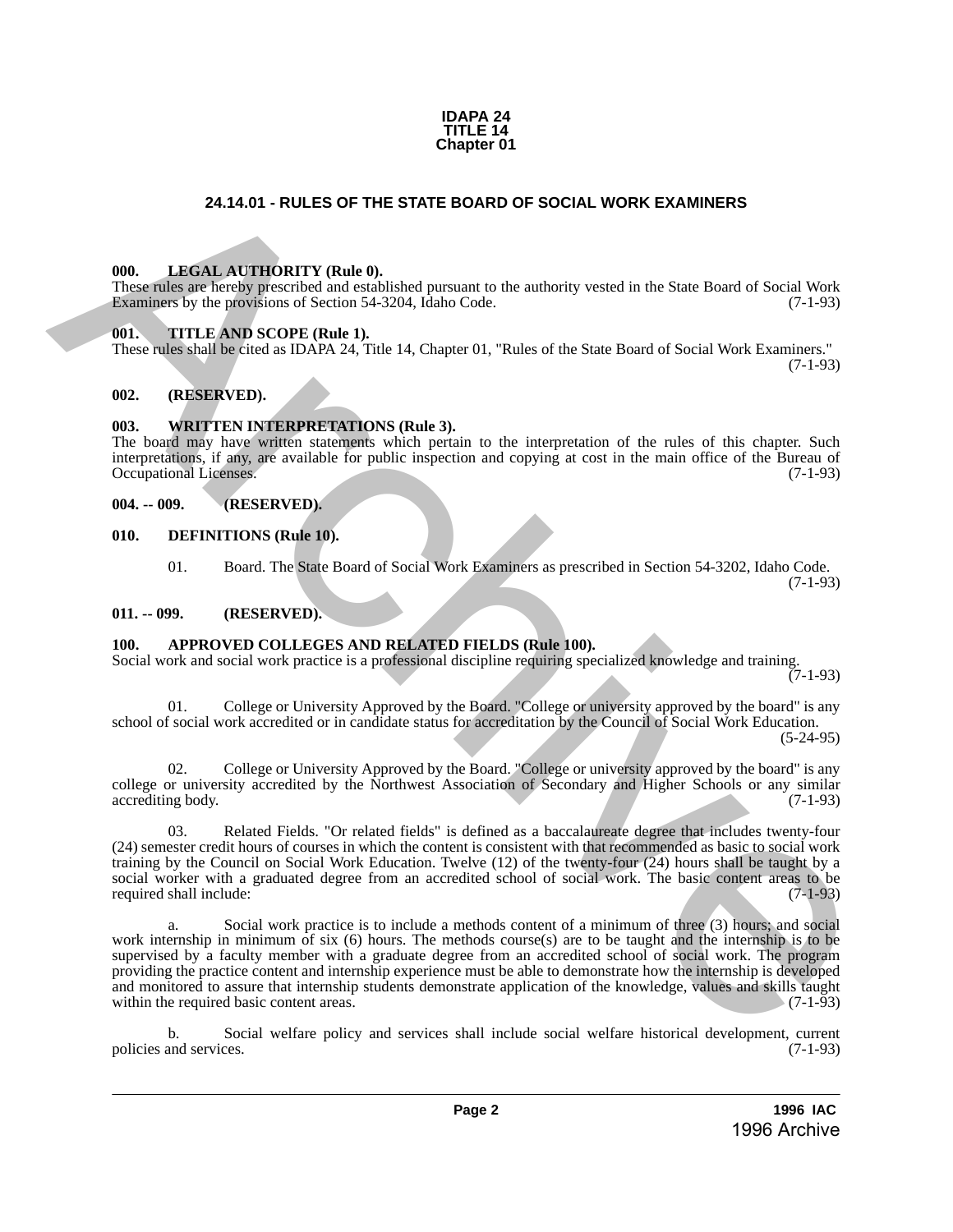c. Human behavior and social environment shall include human behavior in the social environment, with demonstrated content representing five (5) human systems: individual, family, group, organization and community. (7-1-93) community. (7-1-93)

d. Social research shall include social statistics and research methods. (7-1-93)

e. Course content and curriculum preparing students for practice will be evaluated by board review of course and program description provided by the college or university. (7-1-93)

Related Fields. "Or related fields" is defined as a baccalaureate degree that includes thirty-six (36) semester credit hours with a grade of "C" or above in each course, in which the content is consistent with that recommended as minimal to social work training by the Council on Social Work Education. Eighteen (18) of the thirty-six (36) semester credit hours shall be taught by a social worker with a graduate degree from an accredited school of social work. The basic content areas to be required shall include: (7-1-96) school of social work. The basic content areas to be required shall include:

a. Social work practice is to include a methods content of a minimum of six (6) semester credit hours; and a social work practicum with a minimum of nine (9) semester credit hours. The methods courses are to be taken previous to participation in practicum and are to be taught by a faculty member with a graduate degree (MSW) from an accredited school of social work. The practicum is to be supervised by a faculty member who has a graduate degree (MSW) from an accredited school of social work. The on-site supervisor is to be a licensed social worker. Both the methods courses and the practicum must have been completed within the past five (5) years (date computed from time of application). The program providing the practice content and internship experience is developed and monitored to assure that internship students demonstrate application of the knowledge, values and skills taught within the required basic content areas. (7-1-96) with demonstrant behavior and such a revival in the theorem is the behavior hand hence the period of the state of the state of the state of the state of the state of the state of the state of the state of the state of the

b. Social welfare policy and services shall include current policies and services, and shall be taught by member with a graduate degree in social work. (7-1-96) a faculty member with a graduate degree in social work.

Human behavior and social environment shall include human behavior in the social environment with demonstrated content representing five (5) human systems: individual, family, group, organization and community. (7-1-96)  $\epsilon$  (7-1-96) (7-1-96)

d. Social research shall include social statistics and research methods. (7-1-96)

e. Ethics shall include any three (3) credit course from a "college or university approved by the board" which includes the word "ethics" in the course title.

f. Cultural diversity shall include a three (3) credit course from a "college or university approved by the board" which includes content specific to ethnic minority group(s). (7-1-96)

g. Course content and curriculum preparing students for practice will be evaluated by board review of course and program description provided by the college or university. (7-1-96)

# <span id="page-2-0"></span>**101. -- 149. (RESERVED).**

# <span id="page-2-1"></span>**150. ADMINISTRATION AND ACCOUNTING (Rule 150).**

The disposition of receipts and expenses for administering the terms and provisions of this Act shall be duly appropriated in the following manner: (7-1-93)

01. Board Shall Contract with The Bureau of Occupational Licenses. The board shall contract with the Bureau of Occupational Licenses for administrative and clerical responsibilities, for appropriation and accountability of all fees obtained under the terms and provisions of this Act, for issuing licenses to qualified applicants upon approval by the board and for any other duties so prescribed by the contract. approval by the board and for any other duties so prescribed by the contract.

02. Reimbursement of Board Members. Board members shall not be reimbursed for time spent while engaged in the functions of the board, but shall be entitled to reimbursement for actual expenses incurred as long as such expenses are deemed necessary and prudent. (7-1-93) such expenses are deemed necessary and prudent.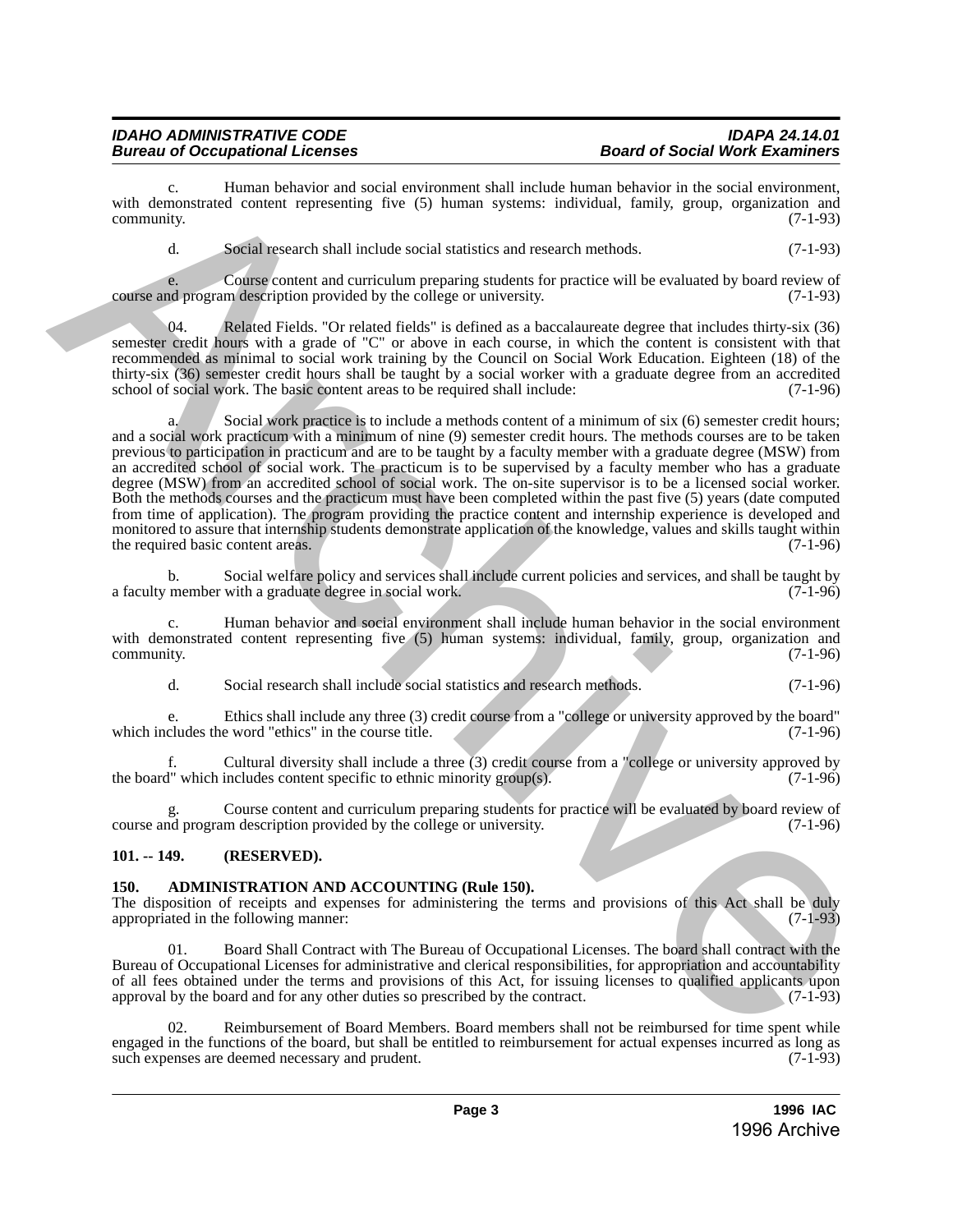#### <span id="page-3-0"></span>**151. -- 199. (RESERVED).**

#### <span id="page-3-1"></span>**200. LICENSING QUALIFICATIONS AND DEFINITION OF TERMS (Rule 200).**

All applicants for licensing under the Social Work Licensing Act must meet the minimum qualifications as set forth by this act. (7-1-93) by this act.  $(7-1-93)$ 

Good Moral Character. "Good moral character" is defined by the board as that behavior exhibited on the part of a qualified applicant which is in conformity with Rule H, the Social Work Code of Professional Conduct and within the limits of state law. (7-1-93)

Application for Licensure. Application for licensure must be made to the Board of Social Work ms provided by the Bureau of Occupational Licenses. (7-1-93) Examiners on forms provided by the Bureau of Occupational Licenses.

03. Educational Requirements. Educational requirements must be verified by submission of official ts. (7-1-93) transcripts. (7-1-93)

### <span id="page-3-2"></span>**201. PRIVATE AND INDEPENDENT PRACTICE OF SOCIAL WORK.**

01. Private and Independent Practice of Social Work. "Private and independent practice of social work" is defined as that practice in which an individual who, wholly or in part, practices social work autonomously, with responsibility for his own practice and sets up his own contractual conditions of payment with client, agency or institution. institution. (7-1-93)

a. "Under appropriate supervision" is interpreted to mean that type of consultative-teaching supervision which is directed toward enhancement and improvement of the individual's social work values, knowledge, methods and techniques. Supervision shall come from a qualified and experienced professional working in the same area of practice. The supervisor must hold an appropriate license for his/her discipline. Supervision must occur on a regular and on-going basis, consisting of a minimum of one hundred hours (100) hours. Ratio of supervisor/supervises shall not exceed two (2) social workers to one (1) supervisor. (7-1-97) supervisor/supervisee shall not exceed two  $(2)$  social workers to one  $(1)$  supervisor.

02. Private and Independent Practice of Clinical Social Work. Private and independent practice of clinical social work is the professional application of social work theory and methods to the treatment and prevention of psychosocial dysfunction, disability or impairment, including emotional and mental disorders. It is based on knowledge and theory of psychosocial development, behavior, psychopathology, motivation, interpersonal relationships, environmental stress, social systems, and cultural diversity, with particular attention to person-inenvironment. It shares with all social work practice the goal of enhancement and maintenance of psychosocial functioning of individuals, families, and small groups. (7-1-93) functioning of individuals, families, and small groups.

a. Clinical social work encompasses interventions directed to interpersonal interactions, intrapsychic dynamics, and life-support and management issues. It includes but is not limited to individual, couples, family and group psychotherapy. Clinical social work services consist of assessment, treatment and evaluation. (7-1-93)

b. "Under appropriate supervision" shall be defined to mean that type of consultative-teaching supervision aimed at enhancing the professional development of supervisees in providing services which focus upon the evaluation and treatment of emotional disorders and mental illness as related to the total health of the individual, and on helping with problems of living and activities designed to stimulate growth and development. Supervision shall come from a licensed clinical social worker, licensed psychologist or a person licensed to practice medicine and surgery who practices in the area of psychiatry, working in the same area of practice. Supervision must occur on a regular and on-going basis, consisting of a minimum of one hundred (100) hours equally distributed throughout the qualifying period. Ratio of supervisor/supervisee shall not exceed two (2) social workers to one (1) supervisor. 181. – 199. (RESERVED), COLLEGER POINT (TON OF TENS (Rele 200).<br>
200. LICENSING COLLEGER IN CORRECTION OF TENS (Rele 200).<br>
All applicants to let the space in the social Work Lettning Act man another the simulation of the

 $(7-1-97)$ 

03. Employment of a Social Worker. A social worker employed directly by a physician, psychologist or other social worker, or by a public or private agency, institution, hospital, nursing home, rehabilitation center, or any similar facility, is not to be considered within the definition of a private practitioner. Furthermore, a social worker who contracts with an agency or institution that assumes full responsibility for and supervision of services provided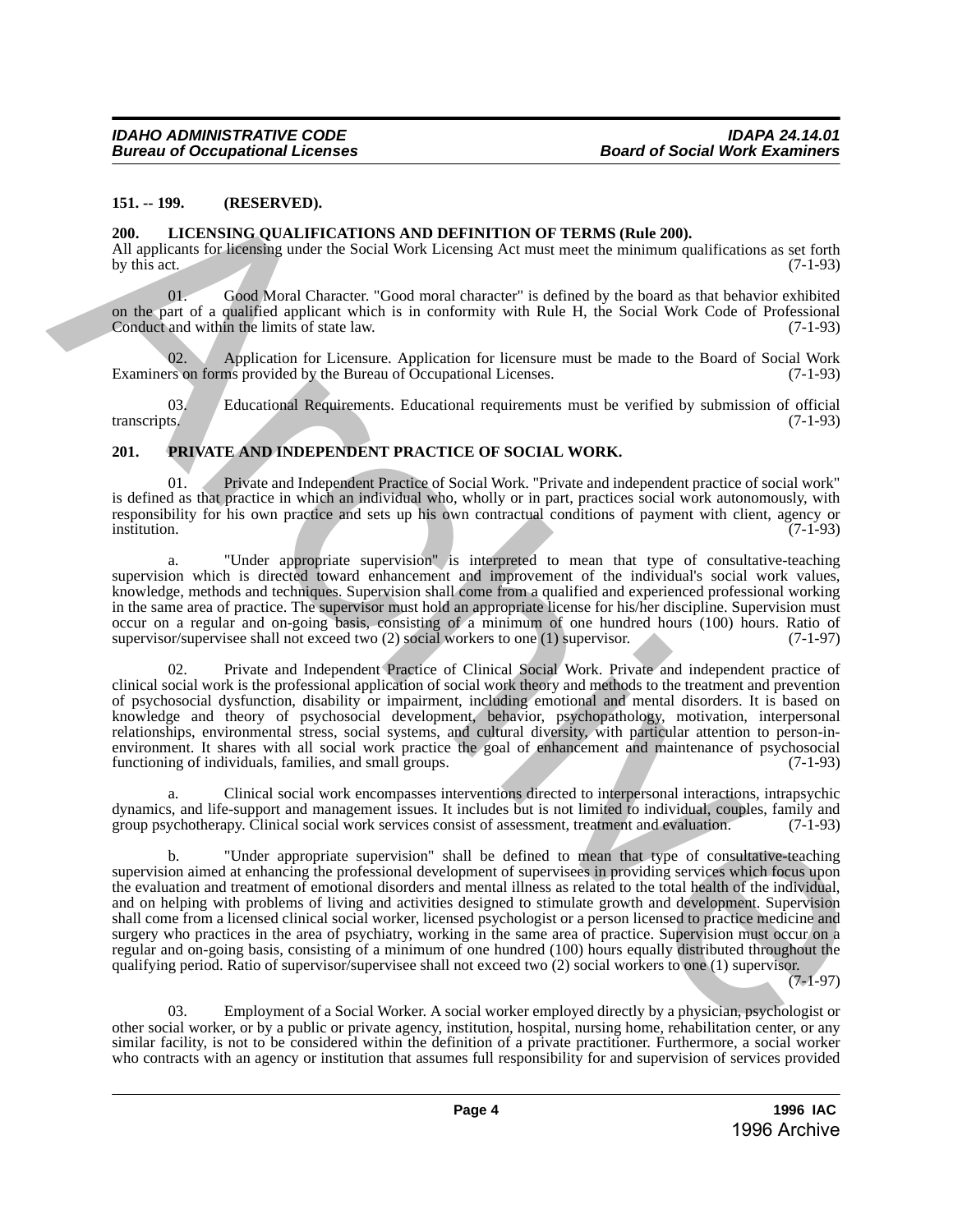to clients is not considered to be a private practitioner. (7-1-93)

 04. Post Graduate Experience. "Two (2) years of post graduate experience" refers to full time social work experience gained after completion of the educational requirements and receipt of a Master of Social Work degree. A total of three thousand (3,000) part and/or full time hours of social work experience accumulated in not less than two (2) years maybe substituted for the two (2) years full time requirement. (7-1-93)

Appropriate Supervision. "Under appropriate supervision" is interpreted to mean that type of consultative-teaching supervision which is directed toward enhancement and improvement of the individual's social work values, knowledge, methods and techniques. Supervision shall come from a qualified and experienced professional working in the same area of practice. The supervisor must hold an appropriate license for his discipline.<br>Supervision must occur on a regular and on-going basis. (7-1-93) Supervision must occur on a regular and on-going basis. In chemical on the provision of the chemical one of the spin of the spin of the spin of the spin of the spin of the spin of the spin of the spin of the spin of the spin of the spin of the spin of the spin of the spin of t

06. Application for Certification for Private and Independent Practice. Application for certification for private and independent practice must be made to the Board of Social Work Examiners on forms provided by the Bureau of Occupational Licenses. (7-1-93) Bureau of Occupational Licenses.

### <span id="page-4-0"></span>**202. TEMPORARY PERMIT (Rule 202).**

The Chief of the Bureau of Occupational Licenses, acting in behalf of the Idaho Board of Social Work Examiners, may issue a permit to temporarily practice as a social worker or as a certified social worker, to an individual who makes application on forms provided by the Bureau of Occupational Licenses, pays the required fee and who has filed a complete application and payed the required fees for licensure, when the Chief has determined the applicant is eligible for licensure upon approval by the board or successful passage of the examination required by the board.

(7-1-93)

01. Validity of Permit. A temporary permit shall be valid only until the board takes action on the application for licensure or until the applicant is called by the board for examination and the results of the examination are made known.  $(7-1-93)$ examination are made known.

02. Eligibility to Receive Permit. An applicant is not eligible to receive a temporary permit when the thas previously had a permit or when the applicant has failed the examination for licensure. (7-1-93) applicant has previously had a permit or when the applicant has failed the examination for licensure.

Supervision While on a Permit. A permit holder must at all times in the practice of social work be under the supervision and responsible to a licensed social worker who has accepted this responsibility as a condition to issuance of the permit. (7-1-93) to issuance of the permit.

04. Obligation of the Board. The issuance of a temporary permit does not in any manner obligate the grant a license to practice as a social worker or certified social worker. (7-1-93) board to grant a license to practice as a social worker or certified social worker.

05. Termination of Permit. A temporary permit may be summarily terminated without a hearing by the board or the Chief when there is reason to believe that the permittee was not eligible to receive the permit or is not eligible for licensure except for successful passage of the examination. (7-1-93)

# <span id="page-4-1"></span>**203. -- 249. (RESERVED).**

#### <span id="page-4-2"></span>**250. REINSTATEMENT REQUIREMENTS (Rule 250).**

The Bureau shall cancel all licenses that have become invalid for failure to renew on July first of that year. The Bureau of Occupational Licenses may reinstate said licenses in accordance with the requirements of Section 67-2614, Idaho Code. (5-24-95) Idaho Code. (5-24-95)

#### <span id="page-4-3"></span>**251. -- 299. (RESERVED).**

#### <span id="page-4-4"></span>**300. FEES (Rule 300).**

To administer and carry out the provisions of this Act, the following fees are established: (7-1-93)

01. Application and Original License Fee. Application and Original License Fee: (7-1-93)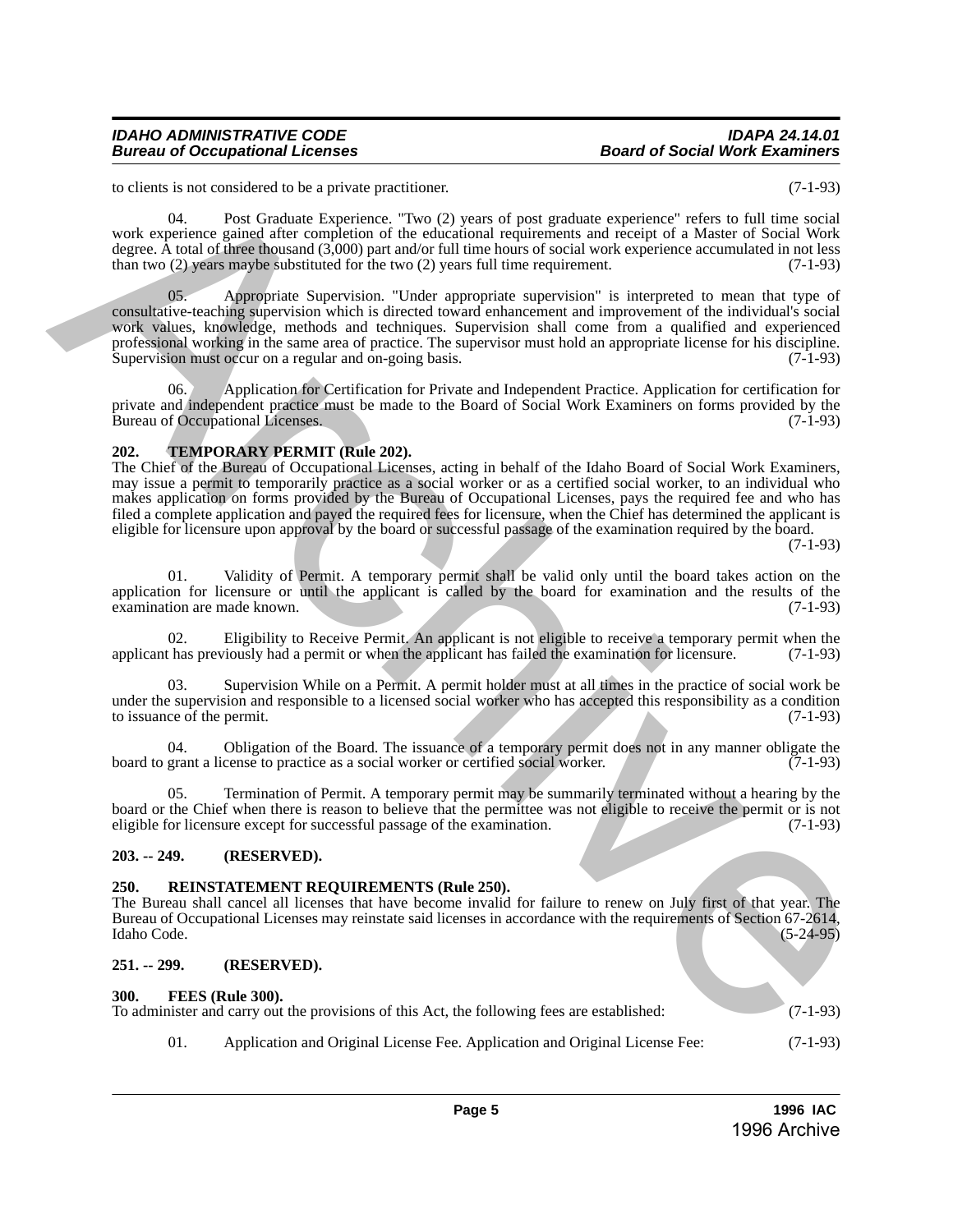#### *IDAHO ADMINISTRATIVE CODE IDAPA 24.14.01 Bureau of Occupational Licenses Board of Social Work Examiners*

|  |                                                                                                                                                                                                                                          | a.                          | Certified Social Worker - Twenty-five dollars (\$25).                                                                                                                                                                                                                                                      | $(7-1-93)$  |  |  |  |
|--|------------------------------------------------------------------------------------------------------------------------------------------------------------------------------------------------------------------------------------------|-----------------------------|------------------------------------------------------------------------------------------------------------------------------------------------------------------------------------------------------------------------------------------------------------------------------------------------------------|-------------|--|--|--|
|  |                                                                                                                                                                                                                                          | b.                          | Private and Independent Practice - Twenty-five dollars (\$25).                                                                                                                                                                                                                                             | $(7-1-93)$  |  |  |  |
|  |                                                                                                                                                                                                                                          | c.                          | Social Worker - Twenty-five dollars (\$25).                                                                                                                                                                                                                                                                | $(7-1-93)$  |  |  |  |
|  |                                                                                                                                                                                                                                          | d.                          | Temporary permit, Social Worker or Certified Social Worker - Twenty-five dollars (\$25). (7-1-93)                                                                                                                                                                                                          |             |  |  |  |
|  | fees.                                                                                                                                                                                                                                    | 02.                         | Examination Fee. Examination fee will be set by the Board in concordance with the testing service                                                                                                                                                                                                          | $(7-1-93)$  |  |  |  |
|  |                                                                                                                                                                                                                                          | 03.                         | Endorsement and License Fee. Endorsement and License Fee: (Reference to Subsection 300.06)                                                                                                                                                                                                                 | $(7-1-93)$  |  |  |  |
|  |                                                                                                                                                                                                                                          | a.                          | Certified Social Worker - Forty-five dollars (\$45).                                                                                                                                                                                                                                                       | $(7-1-93)$  |  |  |  |
|  |                                                                                                                                                                                                                                          | b.                          | Social Worker - Forty-five dollars (\$45).                                                                                                                                                                                                                                                                 | $(7-1-93)$  |  |  |  |
|  |                                                                                                                                                                                                                                          | 04.                         | Renewal Fee. Renewal Fee:                                                                                                                                                                                                                                                                                  | $(7-1-93)$  |  |  |  |
|  |                                                                                                                                                                                                                                          | a.                          | Certified Social Worker - Twenty-five dollars (\$25).                                                                                                                                                                                                                                                      | $(7-1-93)$  |  |  |  |
|  |                                                                                                                                                                                                                                          | b.                          | Certified Social Worker with Private and Independent Practice - Forty dollars (\$40).                                                                                                                                                                                                                      | $(7-1-93)$  |  |  |  |
|  |                                                                                                                                                                                                                                          | c.                          | Social Worker - Twenty-five dollars (\$25).                                                                                                                                                                                                                                                                | $(7-1-93)$  |  |  |  |
|  |                                                                                                                                                                                                                                          | 05.                         | Reinstatement Fee. Reinstatement fees in accordance with Section 67-2614, Idaho Code. (7-1-93)                                                                                                                                                                                                             |             |  |  |  |
|  |                                                                                                                                                                                                                                          | 06.                         | All Fees Under This Act Are Non-Refundable. All fees under this Act are non-refundable. (7-1-93)                                                                                                                                                                                                           |             |  |  |  |
|  | $301. - 349.$                                                                                                                                                                                                                            |                             | (RESERVED).                                                                                                                                                                                                                                                                                                |             |  |  |  |
|  | <b>EXAMINATIONS AND BOARD MEETINGS (Rule 350).</b><br>350.<br>Examinations will be conducted by the board for qualified applicants for social work licensing and board meetings<br>will be held to conduct other business.<br>$(7-1-93)$ |                             |                                                                                                                                                                                                                                                                                                            |             |  |  |  |
|  |                                                                                                                                                                                                                                          | 01.                         | Board Meetings. Board meetings will be held on the first Monday of the months of April, August<br>and December of each year and at such other times as the board deems necessary.                                                                                                                          | $(7-1-93)$  |  |  |  |
|  |                                                                                                                                                                                                                                          | 02.                         | Exam Utilized. The Board utilizes the uniform, nationally standardized examination of the<br>American Association of State Social Work Boards (AASSWB).                                                                                                                                                    | $(7-1-93)$  |  |  |  |
|  |                                                                                                                                                                                                                                          | 03.                         | Dates of Exams. Examination at all levels of social work licensing will be conducted on dates<br>established for national administration.                                                                                                                                                                  | $(7-1-93)$  |  |  |  |
|  |                                                                                                                                                                                                                                          | 04.                         | Graduation Date to Qualify for Exam. Candidates for examination who can satisfy the board that<br>they will be graduating at the end of the spring, summer or fall terms of any given year, may qualify for examination<br>at the established testing period immediately preceding the date of graduation. | $(5-24-95)$ |  |  |  |
|  |                                                                                                                                                                                                                                          | 05.                         | Exemption from Exam. An applicant who has been tested for licensure utilizing an acceptable<br>examination will be exempt from the Idaho examination if the applicant received a converted score of seventy (70)<br>based upon a criterion reference examination.                                          | $(7-1-93)$  |  |  |  |
|  |                                                                                                                                                                                                                                          | 06.<br>3208(3), Idaho Code. | Endorsement. Total exemption from the requirement for examination is provided under Section 54-                                                                                                                                                                                                            | $(7-1-93)$  |  |  |  |

# <span id="page-5-0"></span>**301. -- 349. (RESERVED).**

# <span id="page-5-1"></span>**350. EXAMINATIONS AND BOARD MEETINGS (Rule 350).**

a. Exemption from examination will be extended to applicants licensed in another state with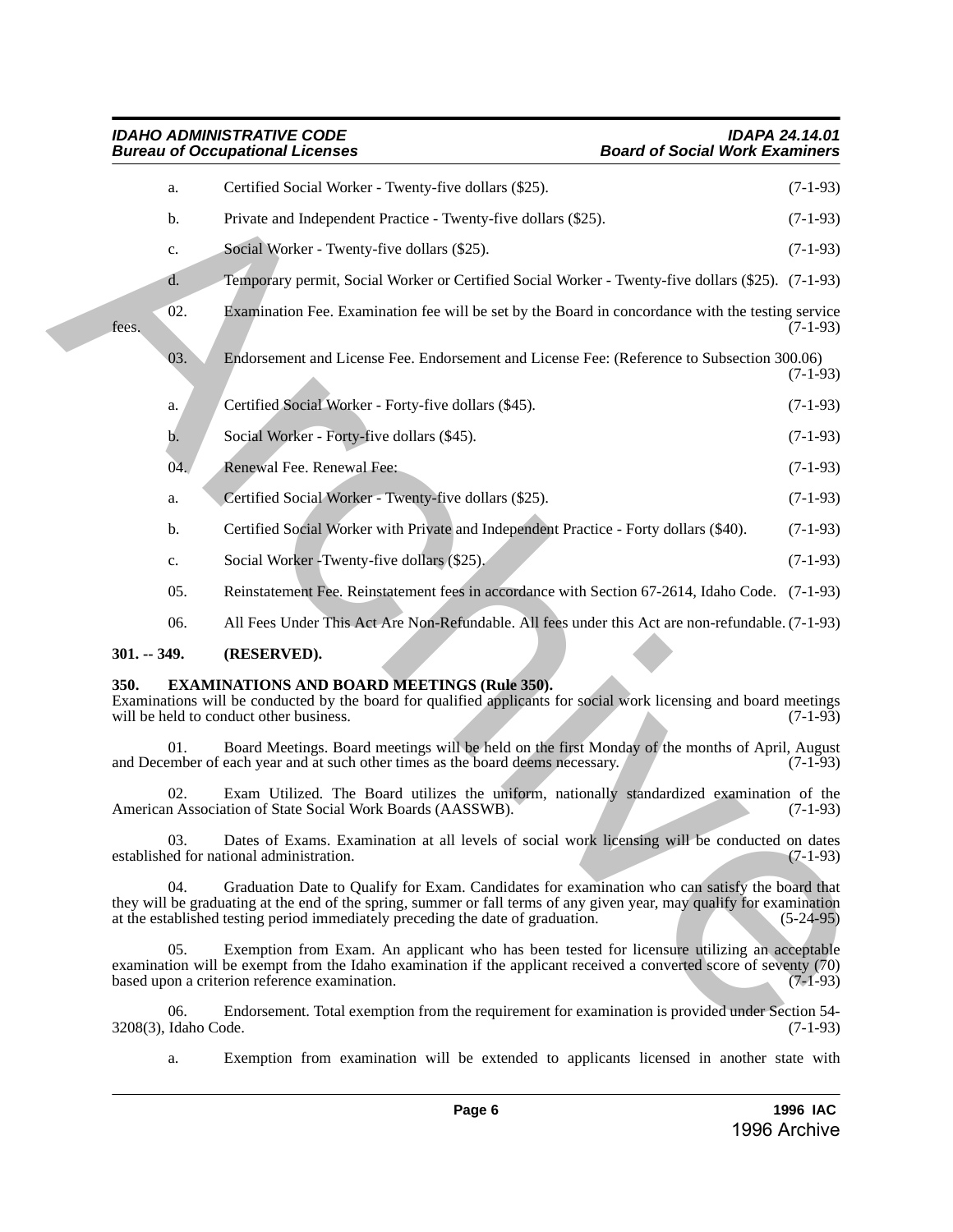substantially the same requirements for licensing. This interpretation does not imply an exemption from academic requirements. (7-1-93) requirements. (7-1-93)

b. The Professional Examination Service (PES) examination at the certified social worker and social worker level are accepted as similar to the examination required by Idaho law and Subsection 350.02 above. The Education Testing Service (ETS) examination will be accepted as similar to the examination required by Idaho law and Subsection 350.02 if taken prior to January 1, 1987. substituting the same requirements for literation (Fits interpretation dues not inequality) and complete them archives  $(7-149)$ <br>  $(7-189)$  would be a The Rosterston Extendibution Scrib continuation at the contribution wi

07. Application Deadline. Applications must be received in the Bureau of Occupational Licenses at least ninety (90) days prior to the examination date. Applications received after this date will be scheduled for the next available examination for which the application meets the filing deadline. (7-1-93)

# <span id="page-6-0"></span>**351. CONTINUING EDUCATION (Rule 351).**

01. Requirements. (7-1-95)

a. Beginning July 1, 1995, continuing education is required for renewal at all levels of social work licensure in Idaho.

b. The minimum continuing education (CE) hours that are required to renew at each licensure level (7-1-95)  $\frac{1}{2}$  are: (7-1-95)

|  |  |  |  | Certified Social Worker, Private/Independent Practice - twenty (20) hours annually. | $(7-1-95)$ |
|--|--|--|--|-------------------------------------------------------------------------------------|------------|
|--|--|--|--|-------------------------------------------------------------------------------------|------------|

ii. Certified Social Worker - twenty (20) hours annually. (7-1-95)

- iii. Social Worker twenty (20) hours annually. (7-1-95)
- c. Beginning July 1, 1995, certified proof of attendance for formal continuing education hours will be required. (7-1-95)
	- d. Continuing education (CE) requirements for licensees are to be reported annually. (7-1-95)

e. Each licensed social worker shall complete and return a Board approved continuing education rm as part of the annual renewal of licenses and attach appropriate documentation. (7-1-95) report form as part of the annual renewal of licenses and attach appropriate documentation.

f. Licensees shall not be required to comply with this requirement during the first year in which they become licensed.

g. One (1) continuing education hour shall equal one (1) clock hour. (7-1-95)

h. Courses that are part of the curriculum of a university, college or other educational institution shall be allotted CE credit at the rate of fifteen (15) CE hours for each semester hour or ten (10) CE hours for each quarter hour of school credit awarded. (7-1-95) hour of school credit awarded.

i. No more than ten (10) continuing education hours may be obtained from category II. (7-1-95)

As part of the required hours of continuing education, all licensees must complete at least four (4) years in professional ethics. (7-1-95) hours of training every four  $(4)$  years in professional ethics.

02. Categories Of Continuing Education. (7-1-95)

a. Category I. Category I includes formally organized learning events, ideally involving face-to-face interaction with a teacher for the purpose of accomplishing specific learning objectives. Courses, workshops, conferences, practice oriented seminars, staff development and training activities coordinated and/or taught by approved and recognized educators also are included in this category. Because of our geographic location and sparse population, closed circuit T.V., video tapes and correspondence courses may be substituted for face-to-face contact if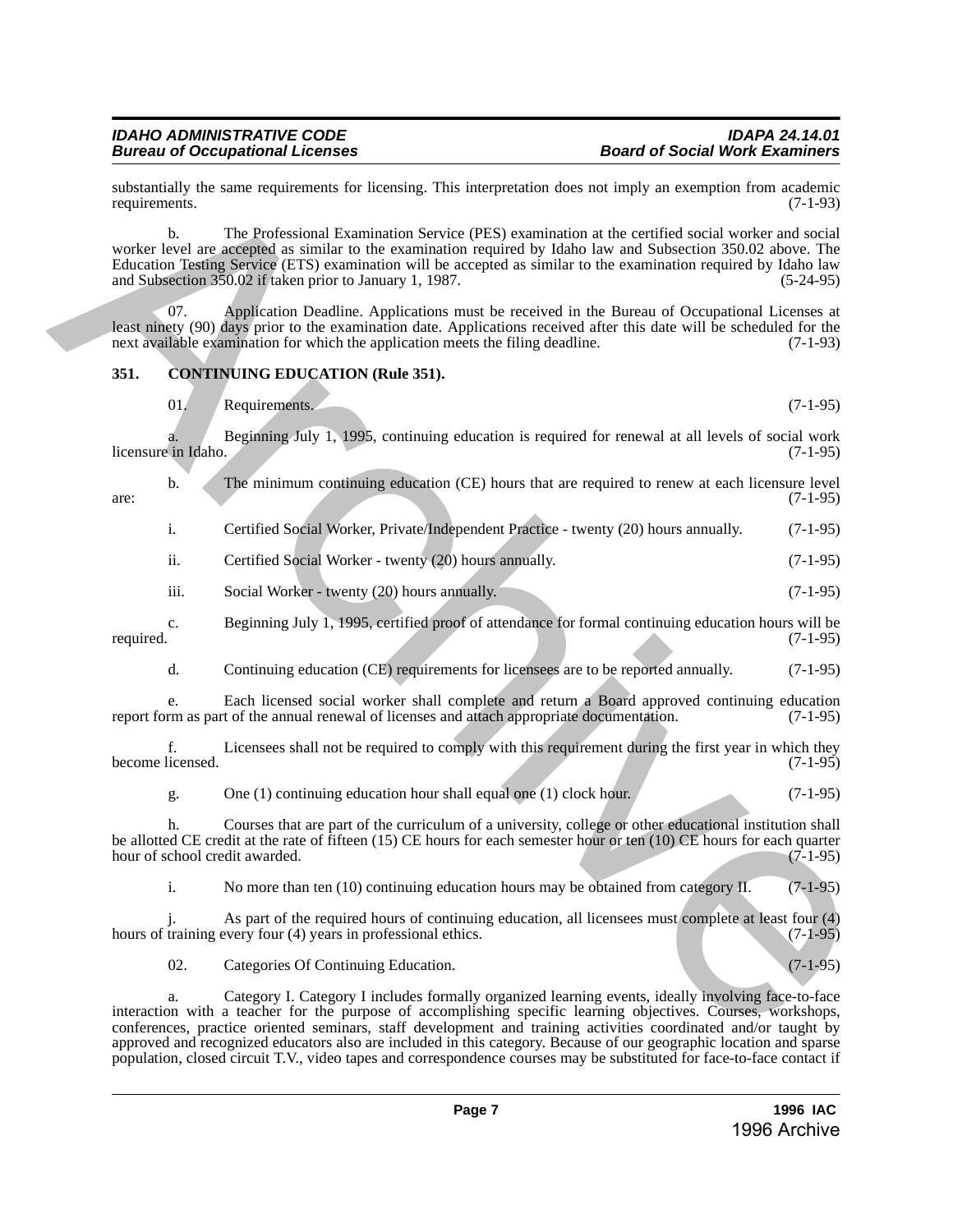coordinated by an approved instructor. Videotaped presentations require a discussion period to follow that reviews the learning objectives of the taped program. the learning objectives of the taped program.

b. Category II. Category II consists of a variety of self-directed professional study activities and growth experiences. Examples include making presentations on professional issues or programs, teaching a course, presenting a lecture, or conducting a workshop for the first time, editing or writing professional books or articles, and conducting professional research. (7-1-95) conducting professional research.

03. Continuing Education Sources. (7-1-95)

a. Continuing education courses which are offered or approved by the National Association of Social are automatically acceptable to the Board. (7-1-95) Workers are automatically acceptable to the Board.

Professional Associations. Continuing education hours may be obtained by participating in activities sponsored by or approved by professional associations including but not limited to the specialties of Professional Counseling, Social Work, Marriage and Family Therapy, Psychiatry, Psychiatric Nursing, Psychology or Pastoral Counseling. The professional association shall certify the number of clock hours of educational content in each sponsored or approved activity. continually, as a specific transferance continue of a virtuos require a discussion period of the specific of the specific of the specific of the specific of the specific of the specific of the specific of the specific of

ii. Educational Institutions. Continuing education hours may be obtained by completing coursework not below your level of licensing or by participating in continuing education programs sponsored by or approved by educational institutions accredited by a regional body recognized by the Council on Post Secondary Accreditation. The educational institution shall certify the number of clock hours of educational content in each sponsored or approved program. (7-1-95)

iii. Government Agencies, Schools and Hospitals. Continuing education hours may be obtained by participating in in-service training, courses or workshops sponsored by federal, state, or local government agencies, public school systems and licensed hospitals. The provider shall certify the number of clock hours of educational content in each approved activity. (7-1-95) content in each approved activity.

b. All continuing education hours must be relevant to the profession of social work at the individual's r level of social work licensure. Final approval of acceptable programs rests with the Board. (7-1-95) particular level of social work licensure. Final approval of acceptable programs rests with the Board.

04. Documentation. (7-1-95)

a. Each licensee shall maintain for three (3) years from the date of submission to the Board their own f the continuing education activities which they have completed. (7-1-95) record of the continuing education activities which they have completed.

b. Licensees shall attest, on their annual license renewal application, that they have satisfied the continuing education requirements. Documentation of these activities should be retained by the licensee and also sent to the Board. False attestation of satisfaction of the continuing education requirements on a renewal application shall subject the licensee to disciplinary action, including revocation. (7-1-95)

c. Category I documents must be in the form of a certificate of attendance, a statement signed by the provider verifying participation in the activity, or an official transcript. Documentation of Category II shall be in the form of an affidavit which includes a description of the activity, the subject material covered, the dates and number of hours involved.

d. In the event a licensee fails to provide the Board with acceptable documentation of the hours to on the renewal application, the license will not be renewed. (7-1-95) attested to on the renewal application, the license will not be renewed.

# <span id="page-7-0"></span>**352. -- 399. (RESERVED).**

# <span id="page-7-1"></span>**400. UNPROFESSIONAL CONDUCT (Rule 400).**

"Unprofessional conduct" is further defined as any violation of the Social Work Code of Professional Conduct.

(7-1-93)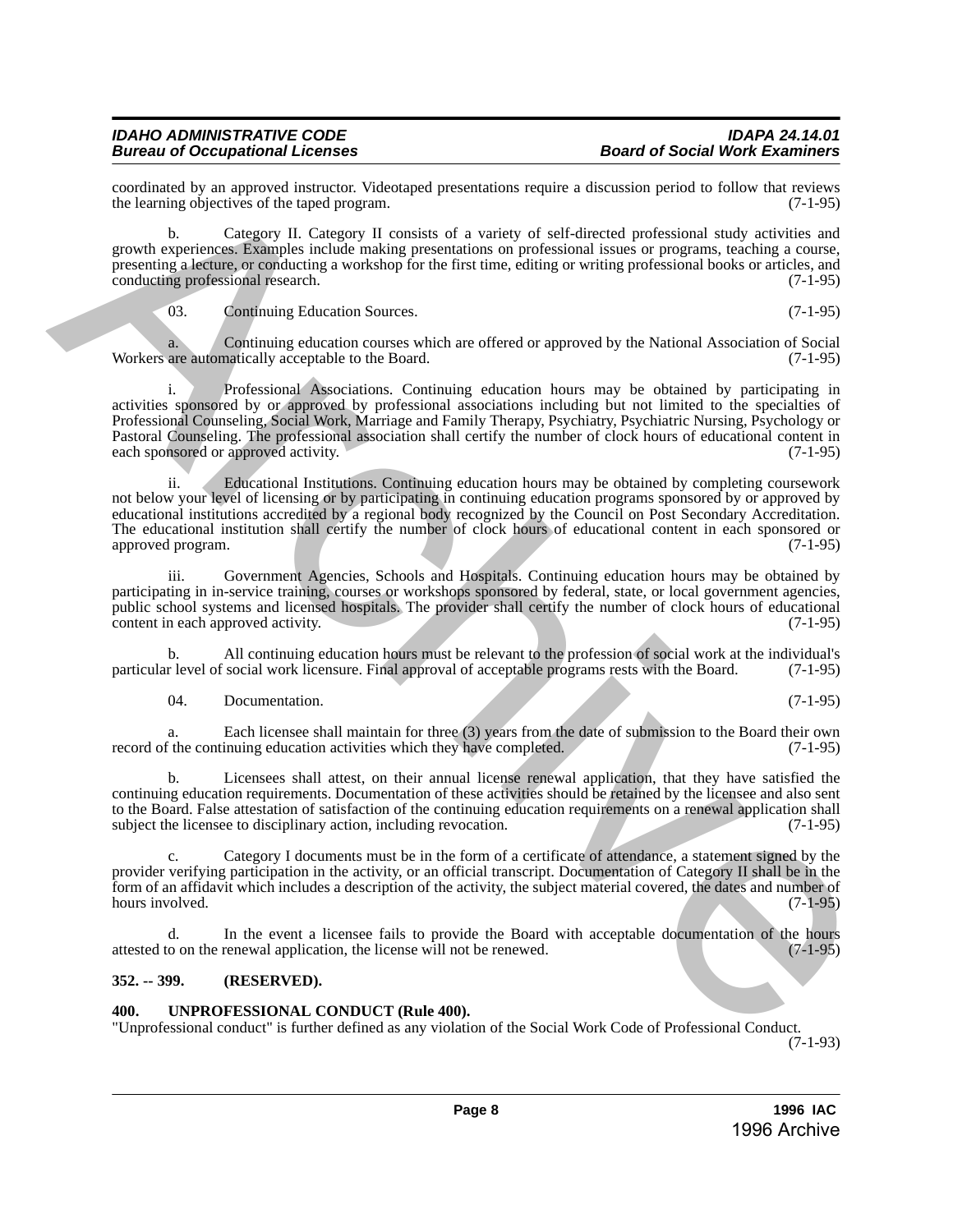# <span id="page-8-0"></span>**401. -- 449. (RESERVED).**

#### <span id="page-8-1"></span>**450. STATEMENT OF PUBLIC POLICY AND CODE OF PROFESSIONAL CONDUCT (Rule 450).**

The profession of social work is dedicated to serving people; the professional relationship between social workers and clients thus shall be governed by the highest moral and ethical values. The client is in a vulnerable role that extends beyond the time frame of actual services. In both social and professional interactions, this vulnerability shall be taken into consideration whether the person is currently or has been a client. Following is the Code of Professional Conduct: (5-24-95) **49. 49. CHO MANA CONFIGUATION CONFIGUATION CONFIGUATION** (**CANFIGUATION**) **CONFIGUATION CONFIGUATION CONFIGUATION CONFIGUATION CONFIGUATION CONFIGUATION CONFIGUATION CONFIGUATION CONFIGUATION CONFIG** 

01. The Social Worker's Ethical Responsibility to Clients. (7-1-93)

a. For the purpose of this Code of Professional Conduct, a client is anyone for whom the social worker provides social work services directly or indirectly through consultations, staffings, or supervision with other professionals. (7-1-93) professionals. (7-1-93)

b. The social worker shall not commit fraud nor misrepresent services performed. (7-1-93)

c. The social worker shall not solicit the clients of an agency for which they provide services for his private practice. (7-1-93)

d. The social worker shall not divide a fee or accept or give anything of value for receiving or making a referral. (7-1-93)

e. The social worker shall provide clients with accurate and complete information regarding the extent and nature of the services available to them. (7-1-93)

f. The social worker shall terminate service to clients, and professional relationships with them, when vice and relationships are no longer required or in which a conflict of interest arises. (7-1-93) such service and relationships are no longer required or in which a conflict of interest arises.

g. A social worker shall not violate a position of trust by knowingly committing any act detrimental to a client.  $(7-1-93)$ 

h. A social worker shall not exploit their professional relationships with clients (or former clients), supervisees, supervisors, students, employees, or research participants, sexually or otherwise. Social workers shall not condone or engage in sexual harassment. Sexual harassment is defined as deliberate or repeated comments, gestures, or physical contacts of a sexual nature that are unwelcomed by the recipient. (7-1-93)

A social worker shall not engage in sexual acts with a client or with a person who has been a client within the past three (3) years. A social worker shall not provide social work services to a person with whom he/she has had a sexual relationship.  $(7-1-93)$ has had a sexual relationship.

02. The Social Worker's Conduct and Comportment as a Social Worker. (7-1-93)

a. In providing services, a social worker shall not discriminate on the basis of age, sex, race, color, religion, national origin, mental or physical handicap, political belief, or any other preference or personal characteristic condition or status. characteristic, condition or status.

b. Social workers shall not undertake any activity in which their personal problems are likely to lead to inadequate performance or harm to a client, colleague, student, or research participant. If engaged in such activity when they become aware of their personal problems, they shall seek competent professional assistance to determine<br>whether they should suspend, terminate, or limit the scope of their professional activities. whether they should suspend, terminate, or limit the scope of their professional activities.

c. A social worker shall not provide social work service while under the influence of alcohol or other mind-altering or mood-altering drugs which impair delivery of services. (7-1-93)

d. A social worker shall not repeatedly fail to keep scheduled appointments. (7-1-93)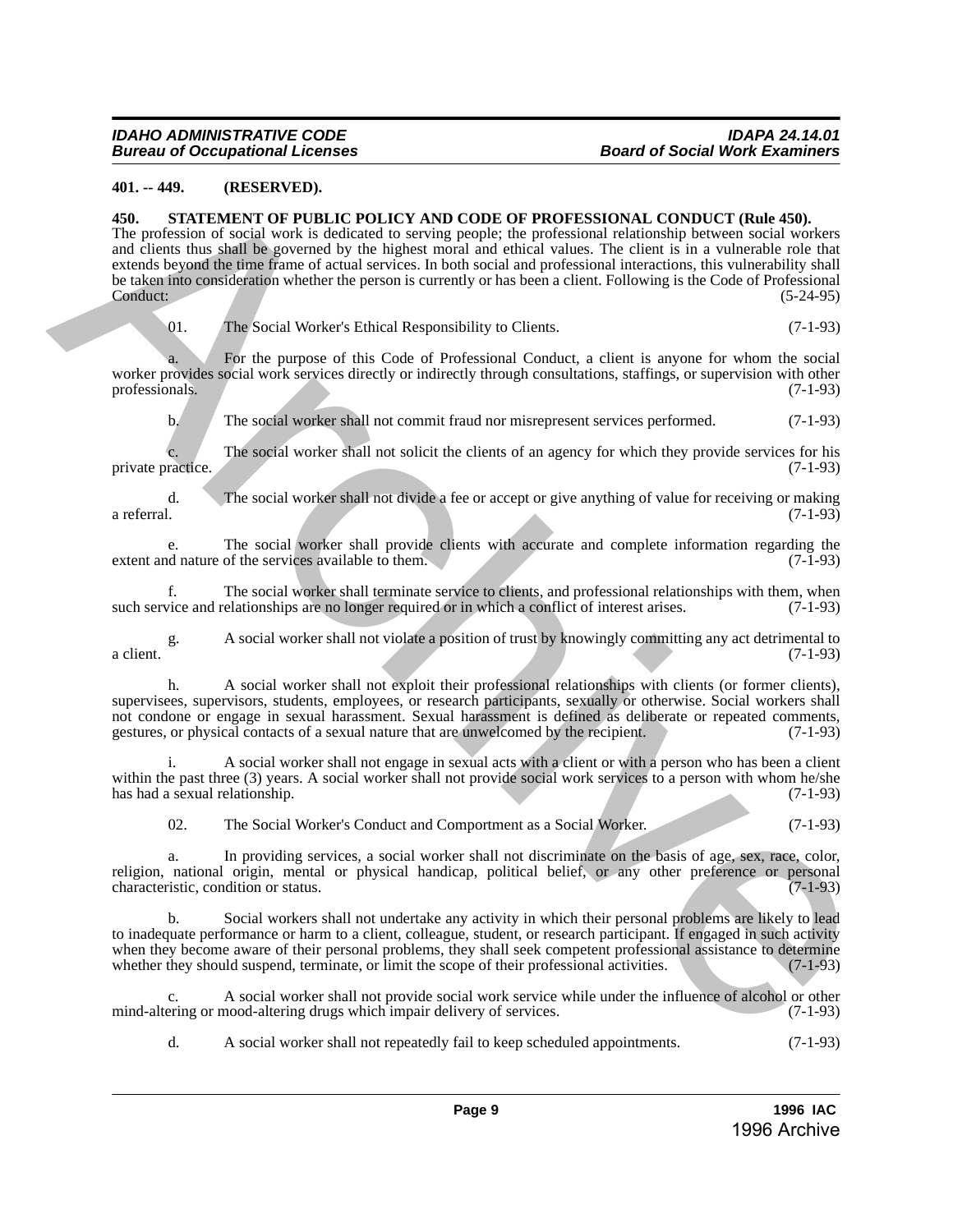### *IDAHO ADMINISTRATIVE CODE IDAPA 24.14.01 Bureau of Occupational Licenses Board of Social Work Examiners*

The social worker who anticipates the termination or interruption of service to clients shall notify clients promptly and seek the transfer, referral, or continuation of services in relation to the clients' needs and preferences. (7-1-93)

f. The social worker shall attempt to make appropriate referrals as indicated by the client's need for services. (7-1-93)

g. A social worker shall obtain the client's or legal guardian's informed written consent when a client is to be involved in any research project. A social worker shall explain the research, including any implications.

(7-1-93)

The social worker shall obtain informed consent of clients before taping, recording, or permitting ation of their activities.  $(7-1-93)$ third party observation of their activities.

i. A social worker shall safeguard information given by clients in providing client services. Except when required by law or judicial order, a social worker shall obtain the client's informed written consent before releasing confidential information from the setting or facility except for compelling reasons defined as but not limited  $(7-1-93)$ 

i. Consultation with another professional on behalf of the client thought to be dangerous to self or others; (7-1-93)

ii. Duty to warn pursuant to Chapter 19, Title 6, Idaho Code; (5-24-95)

iii. Child abuse and sexual molestation pursuant to Chapter 16, Title 16, Idaho Code; and (5-24-95)

iv. Any other situation in accordance with statutory requirements. (7-1-93)

j. A social worker shall report any violation of the law or rules, including Code of Professional Conduct, by a person certified under Chapter 32, Title 54, Idaho Code.

03. The Advertising Rules for Social Workers. No social worker shall disseminate or cause the dissemination of any advertisement or advertising which is any way fraudulent, false, deceptive or misleading. Any advertisement or advertising shall be deemed by the board to be fraudulent, false, deceptive, or misleading if it:

(7-1-93)

(7-1-93)

# a. Contains a misrepresentation of fact; or (7-1-93)

b. Is misleading or deceptive because in its content or in the context in which it is presented it makes only a partial disclosure of relevant facts. More specifically, it is misleading and deceptive for a social worker to advertise free services or services for a specific charge when in fact the social worker is transmitting a higher charge for the advertised services to a third party payor for payment or charges the patient or a third party. It is misleading and deceptive for a social worker or a group of social workers to advertise a social work referral service or bureau unless the advertisement specifically names each of the individual social workers who are participating in the referral service or bureau. (7-1-93) Clearly promptly and sectar order with anticipate the termination or interaction of sections in forminal sectar (11 -40)<br>
section.<br>
Like social worker shall attempt to make appropriate relation or forminal work clear (21

c. Creates false or unjustified expectations of beneficial treatment or successful outcomes; or

d. Fails to identify conspicuously the social worker or social workers referred to in the advertising as a social worker or social workers; or

e. Contains any representation or claims, as to which the social worker, referred to in the advertising, erform; or fails to perform; or

f. Contains any representation which identifies the social worker practice being advertised by a name which does not include the terms "social worker," "social work," or some easily recognizable derivation thereof; or